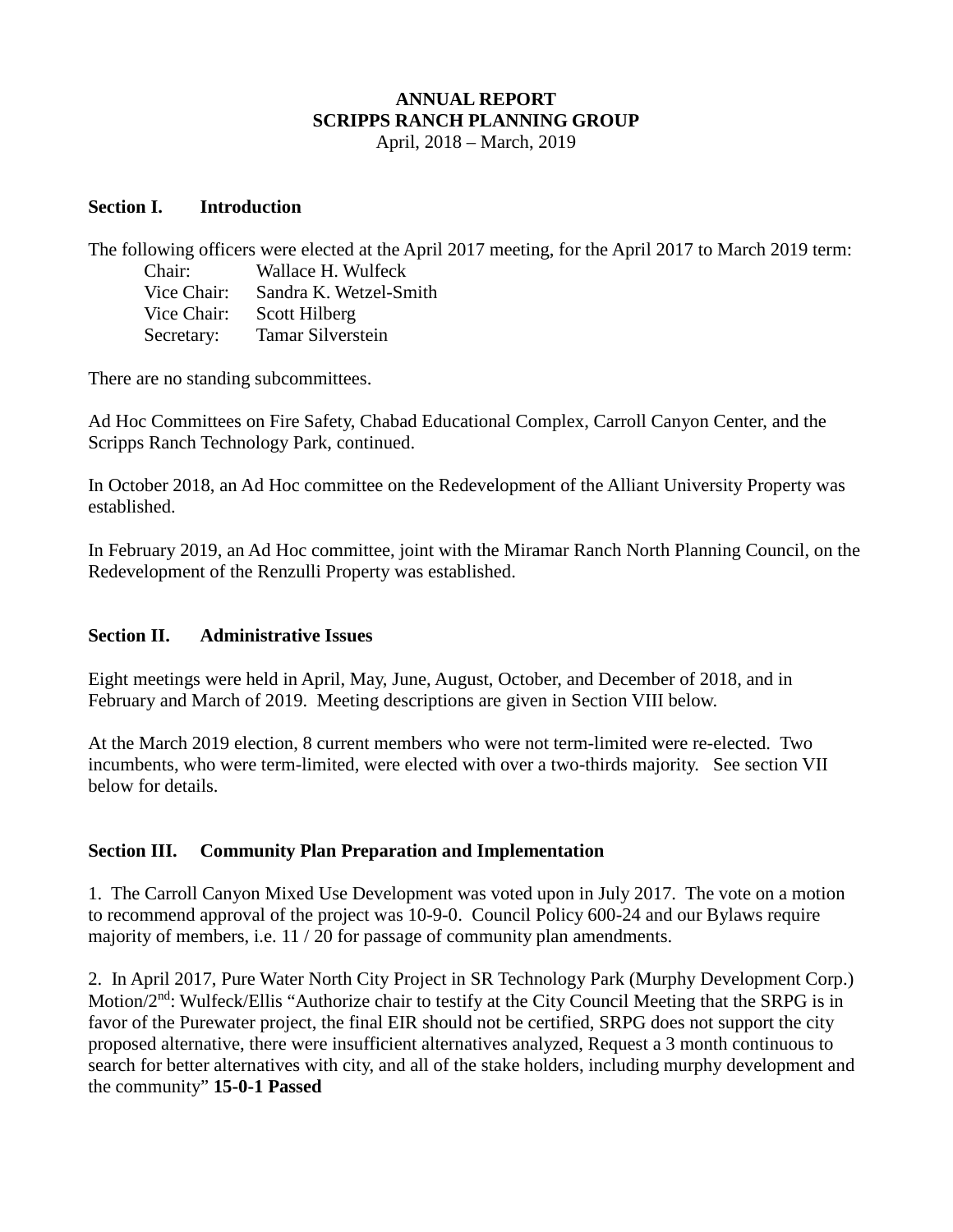3. In May 2018, Response to San Diego County Grand Jury report on Planning Groups. A citizen complaint ignited a review of CPGs, several entities since then have portrayed CPGs as obstructionist to growth, housing and new developments. There is currently a push for increased density for all of California to develop high density housing, yet the proposals are without the infrastructure to support them. Adding just transportation does not equate to growth. Absolutely no facts to support the allegations that planning groups are obstructionist in any of the reports published thus far. Motion/ $2<sup>nd</sup>$  Ilko/Sorensen: W. Wulfeck to write a letter to be submitted to the city asap and include all the comments, expressed written and verbal, as appropriate. **13-0-0 Pass**

## 4. In February 2019, Transit Priority Parking – proposed standards. (15 min)

*The City's proposed Transit Priority Parking initiative would allow developers to build apartments/condos near transit stops with no parking spaces for residents. The proposal is meant to increase the supply of affordable housing. Transit priority areas are those within ½ mile of trolley stops, transit centers, and intersections of high-frequency bus routes. This means that zero-parking could also apply to buildings within ½ mile in areas near mass transit access in the I-15 northeast corridor. Most Scripps Ranch residents have to drive to get to downtown or other areas, or to transit centers to access mass transit. The proposal would reduce parking availability at all these places. The proposal passed the Planning Commission 6-0-0. It goes to City Council on March 4.* Allows developers to build developments with no parking at all within Transit Priority Areas (anything within ½ mile of bus, trolley, transit center). This project was fast tracked. CPC requested a 5-year pilot project first before implementing. Proposed text sent out via email. Motion/2<sup>nd</sup>: Lyons/Ellis, SRPG support the CPC Recommendation 'to make it a pilot program, add parking requirements for visitors, unloading docks and delivery vehicles, don't apply criteria to transit centers up the I-15 Corridor', Vote: **Unanimous 15-0-0**

5. In March 2019, the Planning Group voted on a proposed Initiation of Community Plan Amendment for Redevelopment of the Alliant University Property. (45 min.)

'Authorize chair of SRPG write a letter to PC outlining the opposition raised tonight, forward issues, not meeting criterias to city and developer that the SRPG recommend denial to the initiation of the CPA, based upon issues raised. The Chair or Designated Representative to attend the Planning Commission meeting to present our views and vote'. **16-0-0 Unanimous**

### **Section IV. Special Projects**

A. The Ad Hoc Subcommittee on the Technology Park has been working on a plan to expand the parking lot at the Scripps Ranch Library. In March 2019, the Public Works Department presented development plans.

B. In June 2018 Parking on Old Grove (B.Ilko) Reviewed discussions concerning parking with property owners, An agreement among the property owners, City Traffic Operations and the SR Planning Group was reached where four angled parking spaces (two on each side of the west driveway of 10101 Old Grove Road) will be removed and replaced with two parallel parking spaces. The property owners voted 8-0-1. Motion: Ilko/Miles to support the parking agreement. **17-0-1 Pass**

**C.** Transportation options for Seniors/ADA in SR (Beata Piehl, MRNPC)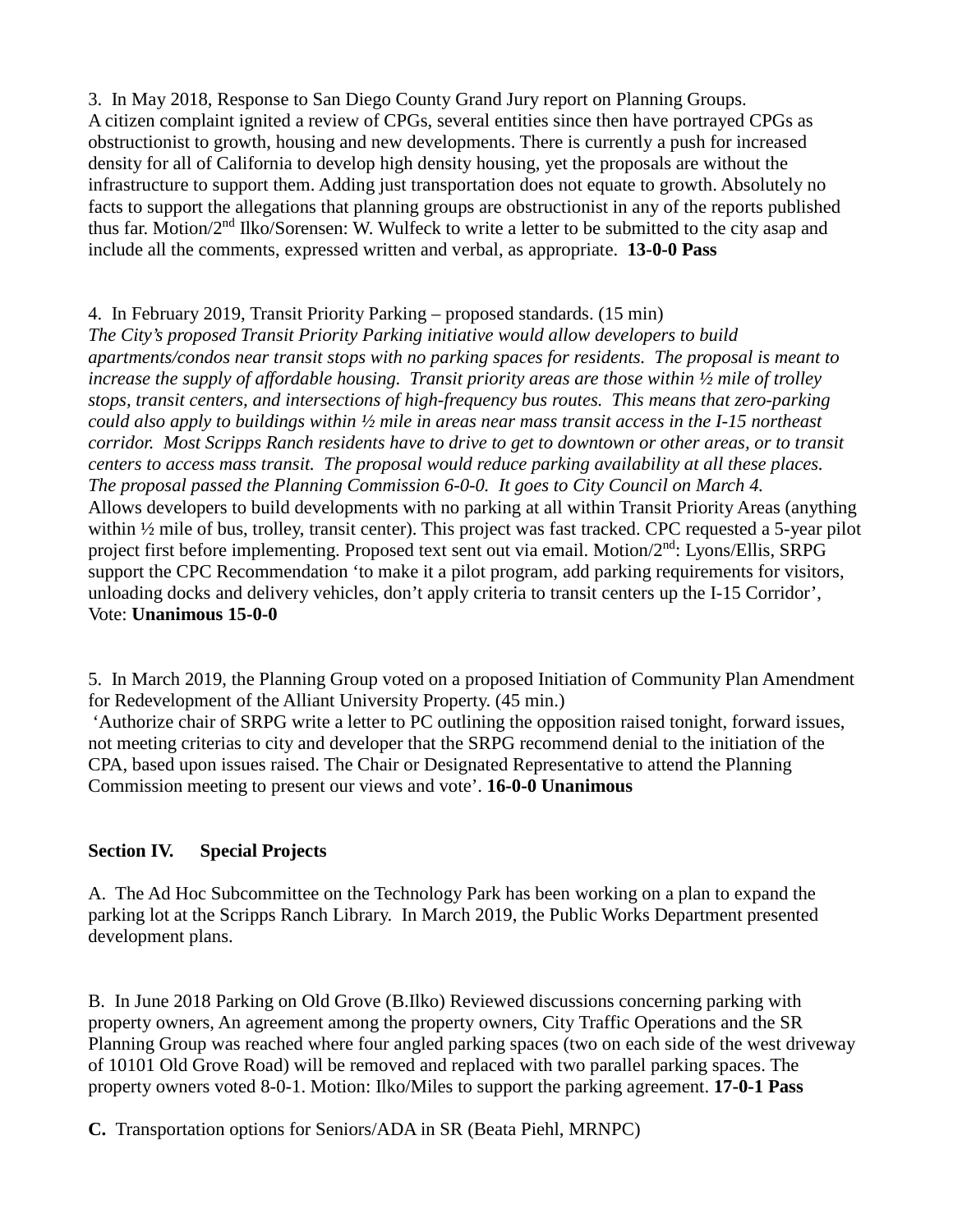Sorensen/Kelley: 1st/2nd motion: Support the position of the letter as written. Unanimous 16-0-0 **Pass**

### **Section V. Summary of Project Review.**

1. The Carroll Canyon Mixed Use Development was voted upon in July 2017. The vote on a motion to recommend approval of the project was 10-9-0. Council Policy 600-24 and our Bylaws require majority of members, i.e. 11 / 20 for passage of community plan amendments.

2. In April 2017, Pure Water North City Project, the Planning Group voted to request a 3 month continuous to search for better alternatives with city, and all of the stake holders, including Murphy development and the community" **15-0-1 Passed**

3. In March 2018, the Planning Group voted unanimously to recommend denial of KB Homes' Initiation of a Community Plan Amendment for redevelopment of the Alliant University Property.

### **Section VI. Planning Group Objectives**

The Planning Group will continue to work on improving communication with residents of Rancho Encantada so that they are more fully involved with their community interests.

Since the City Council approved revisions to Council Policy 600-24, the Planning Group will continue to address its expanded responsibilities for advising the City and other agencies on land use, mobility and transportation, urban design, public facilities & services, economic prosperity, conservation, noise, historic preservation, and infrastructure.

#### **Section VII. Roster Summary**

Ten member seats were available for election or re-election in March 2019. The following members were re-elected: Julie Ellis, Tamar Silverstein, Stuart Gross, Marty Lorenzo, Jenny Marshall, Robert Petering, Don Ringel, Bob Ilko. The following incumbents, who were term-limited, were elected with a two-thirds majority. Marvin Miles, Marc Sorensen.

#### **Section VIII. Meeting Summaries:**

The following Summaries were printed in the *Scripps Ranch Civic Association Newsletter* at the beginning of each month. Over 12000 copies of the *Newsletter* are distributed free to homes in the Scripps Ranch and Rancho Encantada areas each month.

#### **May 2018:**

The Planning Group held its regular meeting April 5, 2018.

### **Pure Water Pipeline:**

The Pure Water North City project is a billion-dollar plan to recycle waste water. It involves new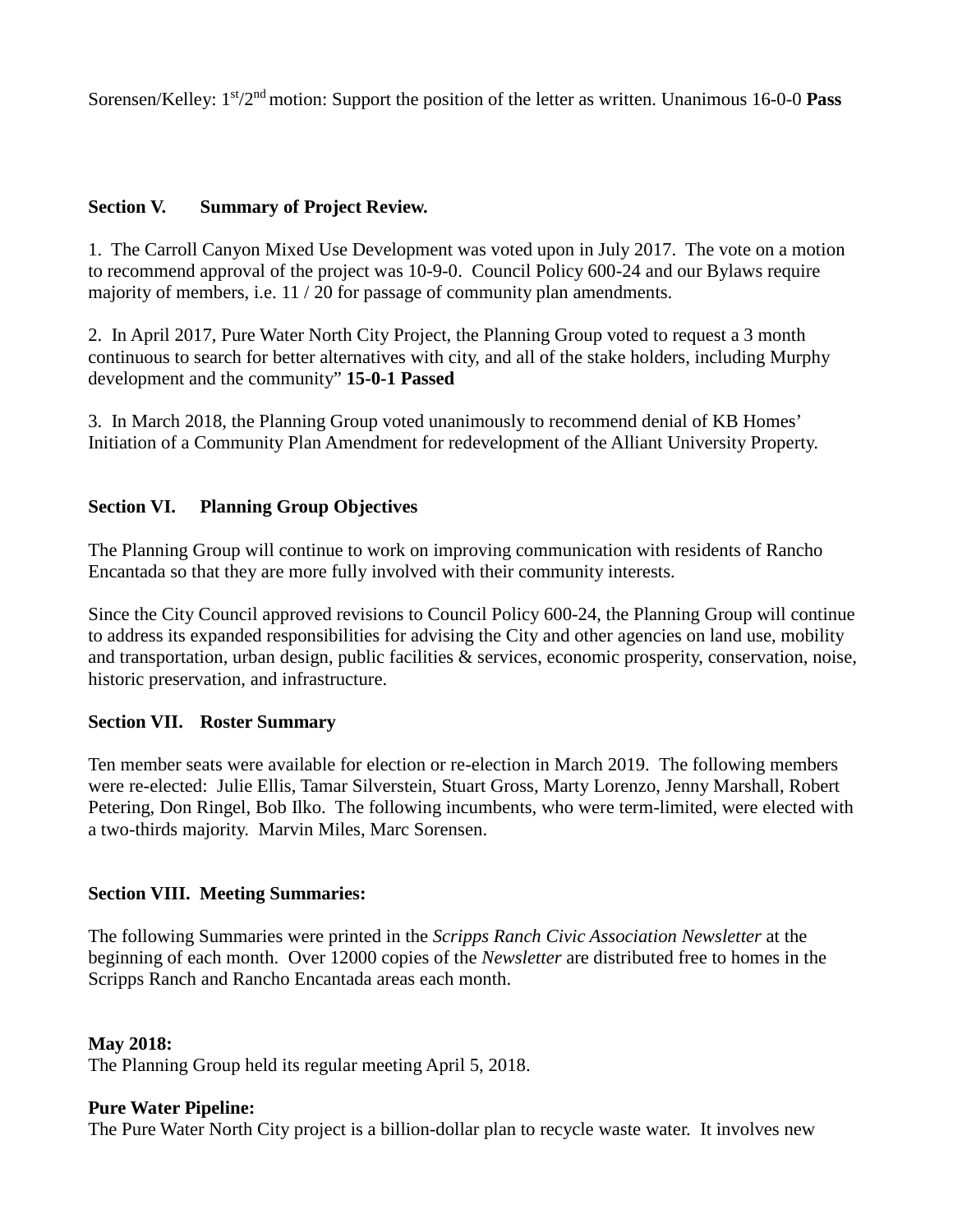pipelines from the Morena district to the recycling facility on Eastgate Mall, and a new 48" pipeline from there along Miramar Road. Then it includes installing the pipeline under Carroll Canyon Road, Scripps Ranch Blvd and Hoyt Park Drive to a dechlorination facility on Meanley Drive, then a tunnel under Lot 3 of the Technology Park and Evans Pond into Miramar Lake. The Public Utilities Department presented an update at our April 5 meeting. For the past 12 months, both the Planning Group and Murphy Development Corporation (owner of technology-park lots that would be affected) have worked with the City to try to identify alternative routes for the pipeline that would have less effect on the Business Park, and that might help with additional parking at the Library. At this point, the Public Utilities department has again rejected all alternatives other than their initial proposal. The Planning Group voted to endorse the Pure Water project, but to urge the City Council to continue analysis for three months to identify a better alternative route in Scripps Ranch before approving the EIR and permit.

Other planning groups in University City, Clairemont, and Morena also opposed the planned routes in their areas. On April 10, the San Diego City Council voted unanimously to approve the project, certify the Environmental Impact Review and approve the development permits. This means more construction will begin next year in Scripps Ranch and along all of Miramar Road between I-15 and I-805.

#### **Sycamore-Penasquitos 230 KV Electrical Transmission Line:**

Cable pulling activities are approximately 80% complete, Cable splicing activities are approximately 60% complete and all vaults have been installed. Excavation of the receiving bore pit on the east side of Interstate 15 is continuing. Installation of the retaining wall near the transition pole by Stonebridge Parkway should be completed next week. Upon completion of the retaining wall, temporary scaffolding will be installed around the transition pole so final cable installation and associated activities can take place. Repaving of Pomerado Road has been delayed and may begin in May.

#### **SDG&E Gas Pipeline:**

The Draft Environmental Impact Report for the proposed gas pipeline on Pomerado Rd. in now expected in August or September.

### **Traffic Issues:**

A new stop sign on Forestview Lane at Arbor Park Place will be installed in May or June. The intersection was found to meet the requirements in Council Policy 200-8.

### Election of Officers:

The current slate of officers was reelected at our April meeting. Secretary: Tamar Silverstein. Vice-Chairs: Scott Hilberg and Sandy Wetzel-Smith. Chair: Wally Wulfeck.

### **June 2018:**

The Planning Group held its regular meeting May 3, 2018.

### **Sycamore-Penasquitos 230 KV Electrical Transmission Line:**

According to SDG&E, work is progressing on all phases of construction. Overhead work on both the West and East ends of the project are ongoing. Two, 10-hour crews are working 6 days a week from the hours of 6:00 a.m. to 2:30 a.m. on boring activities under Interstate 15. Boring activities are approximately 30% complete. Cable pulling activities are approximately 90% complete. Cable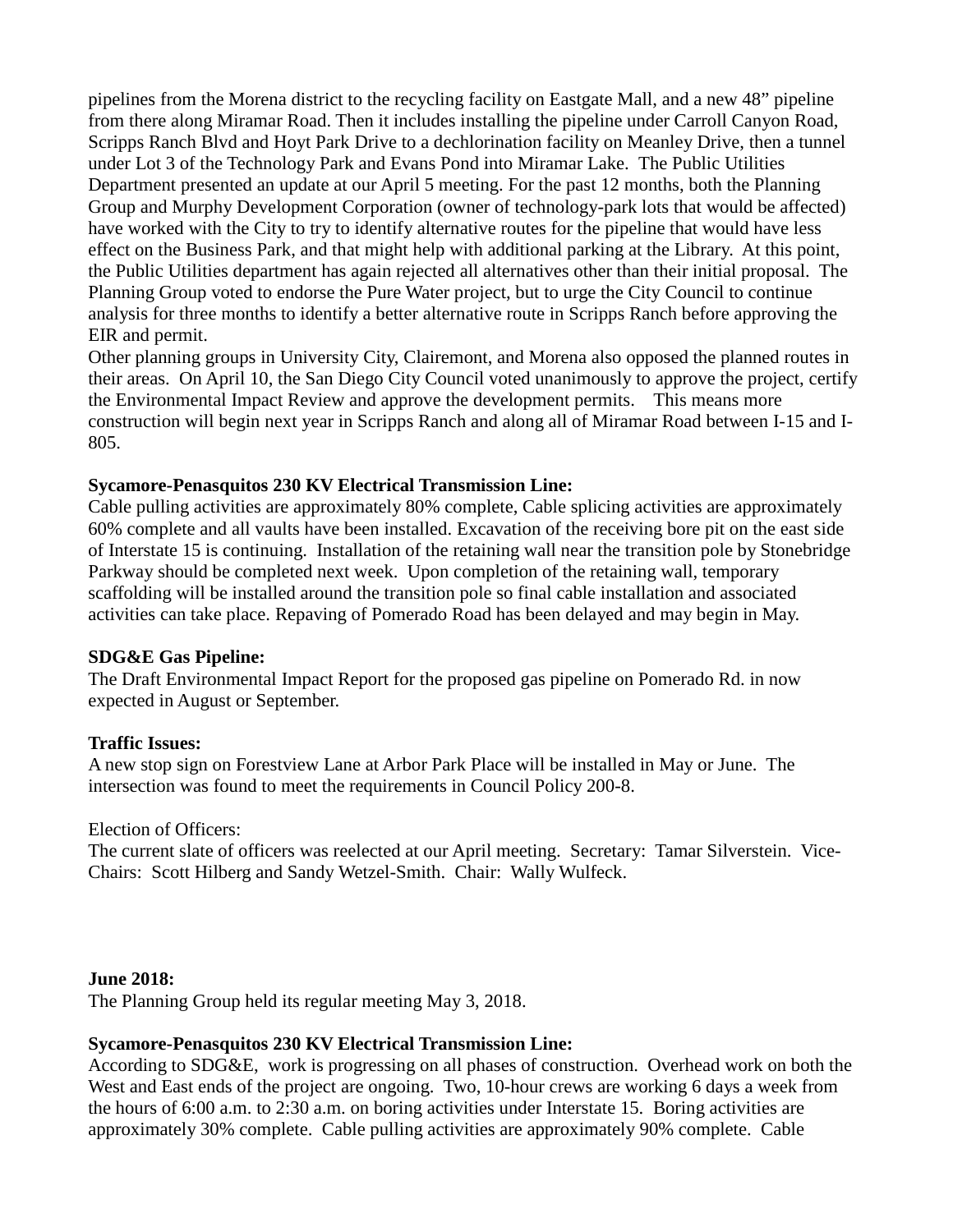splicing work is approximately 70% complete. All underground vaults have been installed. The final, approximately 500-feet of trenching near the East side of Interstate 15 is scheduled to commence upon issuance of a permits from the County of San Diego and Caltrans. This work should begin within the next several weeks and will take place primarily at night.

 Repaving of Pomerado Road has again been delayed. Discussions with the City are continuing. However, added requests have been made by city staff. SDG&E is currently reviewing the added costs for the additional scope of work of the new requests. At this time, they do not have a schedule for when this work will commence. SDG&E apologizes for the inconvenience this has caused.

#### **SDG&E Gas Pipeline:**

A Public Utilities Commission Administrative Law Judge has issued an opinion recommending that the PUC deny the project in total, because the state is trying to reduce the use of natural gas, which is a major contributor to climate change. At this point, the Draft Environmental Impact Report for the proposed gas pipeline on Pomerado Rd. is delayed indefinitely.

#### **Library Parking Lot Expansion:**

The Planning Group examined three parking lot concepts prepared by the Public Works department. We voted to recommend expansion of parking on the east and north sides of the library from the current 65 spaces to 124 spaces, with addition of a second driveway on Scripps Lake Drive.

#### **County Grand Jury Recommendations on Planning Groups:**

The 2017/2018 San Diego County Grand Jury received a citizen's complaint alleging that the City of San Diego Community Planning Groups (CPGs) tend to delay hearing certain items as a method of restricting growth in their communities. No evidence was found for that claim. The Grand Jury did recommend, and we agreed, that the Mayor: consider consolidation of some CPGs, improve recruiting for CPG members, assign additional staff to attend and assist CPGs, and expand training for CPG members.

#### **New Member:**

Dennis Engler was unanimously appointed to fill a vacancy on the Planning Group, which is now at full strength.

#### **July 2018:**

The Planning Group held its regular meeting June 7, 2018.

#### **Renzulli Property:**

The Phair Company [\(https://www.thephaircompany.com\)](https://www.thephaircompany.com/) is in escrow to purchase and develop the 40 acre parcel between the two existing segments of Cypress Canyon Road, north of Spring Canyon Rd. They are looking for feedback from community on what the community would like to see developed on this site. This site is currently zoned A-1-10 agricultural. SRPG members reviewed the history of the property and the various proposals (4-5) throughout the years. Citizen concerns raised included: depreciation of surrounding homes, building more of what's already in Scripps Ranch, alternate usage other than building homes. The spine road has been approved by the city's general plan to complete Cypress Canyon Road since the 1980s. Historic preservation of the Whigham structure built in the early 1900's may be an issue. The Phair company will develop plans over the next several months, and will meet with the recreation council, community groups, SRCA, SRPG, and MRNPC. The development process is likely to take quite a while. The process will require rezoning of property, an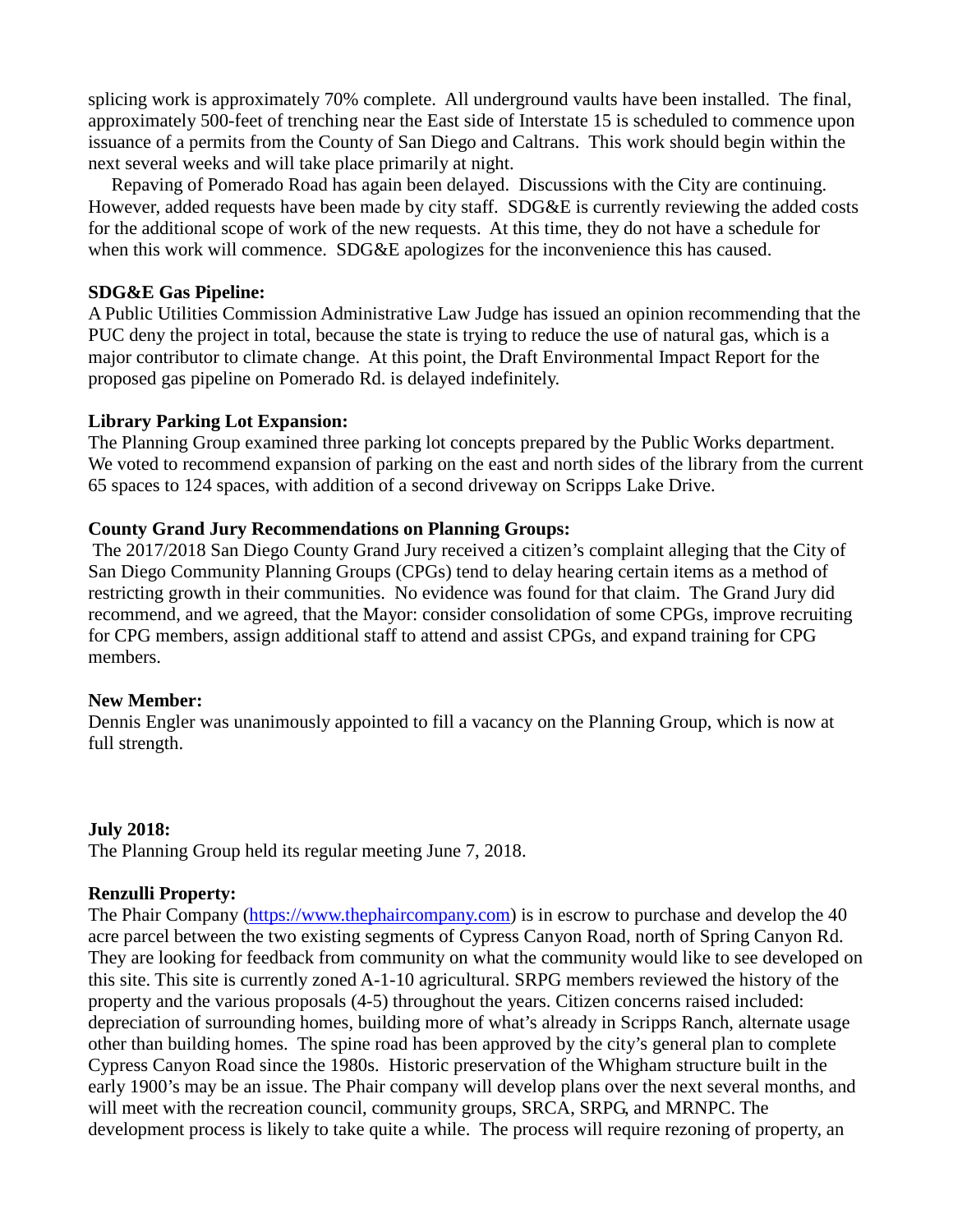EIR, a community plan amendment, and approval by the Planning Groups, the Planning Commission, and the City Council.

#### **Sisu Academy at the Alliant Campus:**

 The Sisu Academy is considering purchase of the entire Alliant property for an innovative co-ed boarding high school. The school will have about 350 students coming from underserved and disengaged youth, with everyone living on campus. They hope to expand the theatre, keep the community theater lease current and active, keep the gym, and open a small community farm. Their goal is to start next year with 80 students. Students would come from all over the county. Plans include a technology incubator on campus which would help fund tuition for some students and make the school self-sustaining. There would be a 13-1student-teacher ratio and an overnight ratio of 11-1 students to adults. Since the current dormitories are not suitable, new residence halls would need to be built. The property would also be fenced for separation with Marshall Middle School. The proposal will be further developed over the next several months. It will require a conformance review with the current use permit for the property. Traffic impacts would be much less than is currently approved for the property.

### **Sycamore-Penasquitos Electrical Transmission Line:**

The Project is nearing completion. Cable pulling and splicing activities should be complete. The underground crossing under Interstate 15 is the last underground segment to be installed. Repaving efforts began on the west side of the project near Miramar Road around June 9th. Street restoration along Pomerado Road and Stonebridge Parkway should be underway. Restoration includes grinding all

trench lines then paving per City standard. Where required, slurry will be Type 1 for bike lanes and Type 1 over 2 on roadways. Repaving and restoration activities east of Interstate 15 are currently planned to take place during daytime hours.

### **SDG&E Gas Pipeline:**

The Public Utilities Commission was expected to vote on June 21 concerning the Administrative Law Judge's recommendation to deny the project in total. Please visit the SRCA website at www.scrippsranch.org for updates.

#### **August 2018:**

The Planning Group cancelled its regular meeting on July 5, 2018. The next meetings will be August 2 and September 6, 2018. Please see [www.scrippsranch.org/SRPG](http://www.scrippsranch.org/SRPG) for notices and agendas.

### **Sycamore-Penasquitos Electrical Transmission Line:**

Repaving efforts are underway along Pomerado Road and continuing along other portions of the Project's Right-of-Way. A majority of repaving efforts in Mira Mesa have been completed, however final striping and traffic loop installation along Miramar Road are ongoing. Most of the grind and cap work along Pomerado Road was completed and smoothed over prior to the July 4th holiday. More restoration work was scheduled to begin the week of July 9, with work hour from 8:00 a.m. – 5:00 p.m. Underground splicing activities within the vaults continued between the hours of 8:30 a.m. - 3:30 p.m. Additional activities continue for the section under Interstate 15.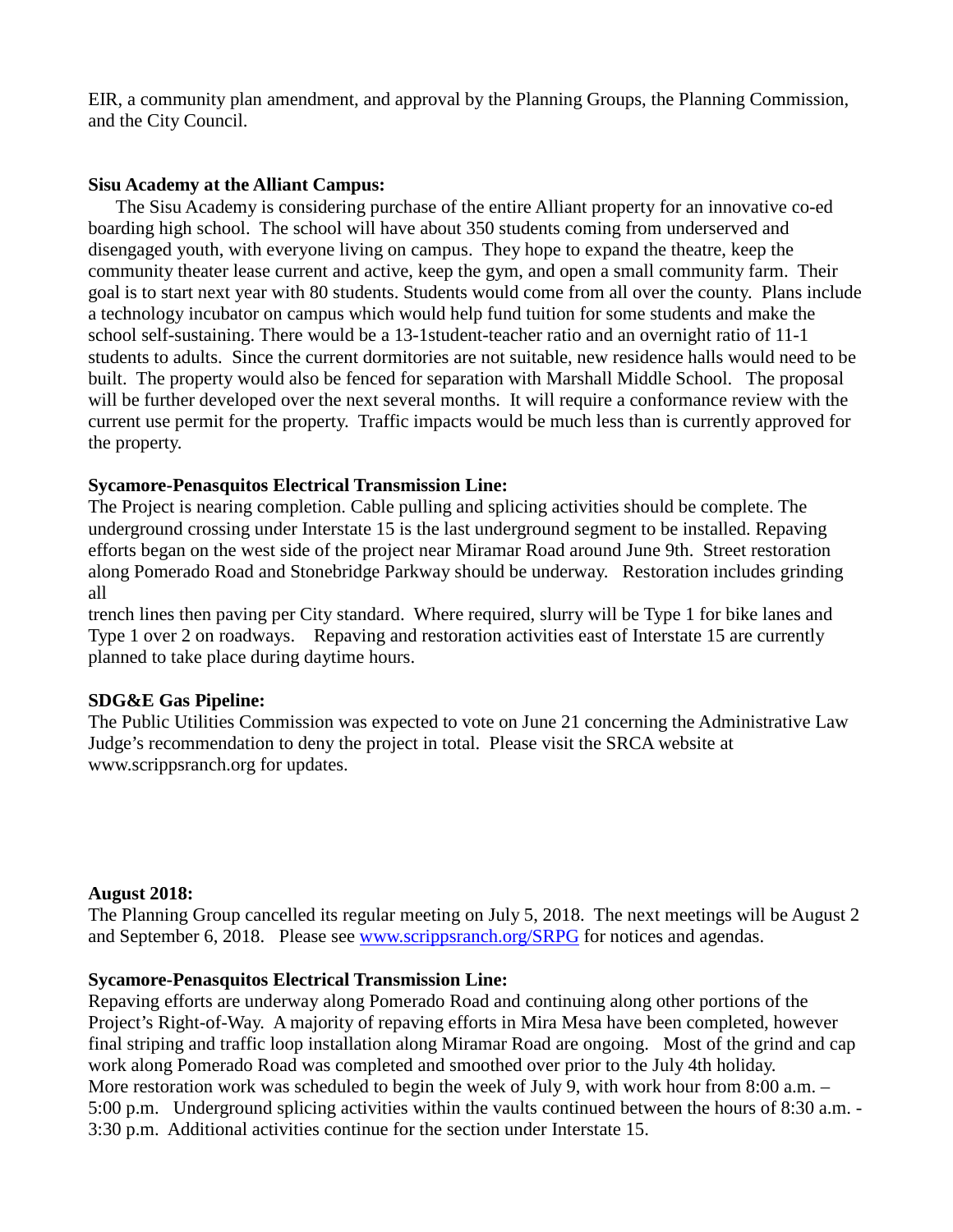Please let us know if you have any pavement concerns for Pomerado Rd and Stonebridge Parkway – we will work with SDG&E to resolve them.

### **SDG&E Gas Pipeline:**

The Public Utilities Commission voted on June 21 to deny the project in total. SDG&E will comply with PUC direction to test the existing pipeline.

### **Carroll Canyon Mixed Use Development**

The proposed 240-unit apartment and commercial project at the northeast corner of I-15 and Carroll Canyon Road is moving ahead with building permits. The project is on track to start demo and then construction in January, 2019. It will be about an 18 month construction cycle to finish all buildings, but first move-ins will be about 13 months after start. The retail tenants are expected to open about 15 months after start of construction.

## **Historical Designations.**

The City requires historical review for properties over 45 years old whenever a permit is requested. This applies to homes and other buildings, and the review adds some time to the permit process. We are just starting to see a few properties in Scripps Ranch become old enough for review. The City will designate a property as a historical resource if it meets any of the following criteria:

- Exemplifies or reflects special elements of the City's, a community's or a neighborhood's historical, archaeological, cultural, social, economic, political, aesthetic, engineering, landscaping, or architectural development.
- Is identified with persons or events significant in local, state or national history.
- Embodies distinctive characteristics of style, type, period, or method of construction or is a valuable example of the use of indigenous materials or craftsmanship.
- Is representative of the notable work of a master builder, designer, architect, engineer, landscape architect, interior designer, artist or craftsman.
- Is listed or has been determined eligible by the National Park Service for listing on the National Register of Historic Places or is listed or has been determined eligible by the State Historical Preservation Office for listing on the California Register of Historical Resources.

### **September 2018:**

The Planning Group held its regular meeting on August 2

### **No Further Repaving of Pomerado Road:**

The Planning Group was surprised when SDG&E unexpectedly revealed that there is no further plan to restore Pomerado Road between Avenida Magnifica and I-15 after installation of the **Sycamore-Penasquitos Electrical Transmission Line.** Their spokesperson said they might consider some additional work if funding is available.

While the repaving from Avenida Magnifica east to Spring Canyon Rd was completed acceptably, the section west of Avenida Magnifica to I-15 is in much worse condition. The pipeline wanders randomly to and fro across the road and the trench patches are not level with the existing road. The splice vault areas are very uneven, and the rest of the paving, already in poor condition, was further damaged by SDG&E's construction activities. It is absolutely stunning that SDG&E and the City would consider that this project is complete, and leave us with a terribly deficient roadway.

At press time, we have contacted the City to determine what can be done to fix this situation. Every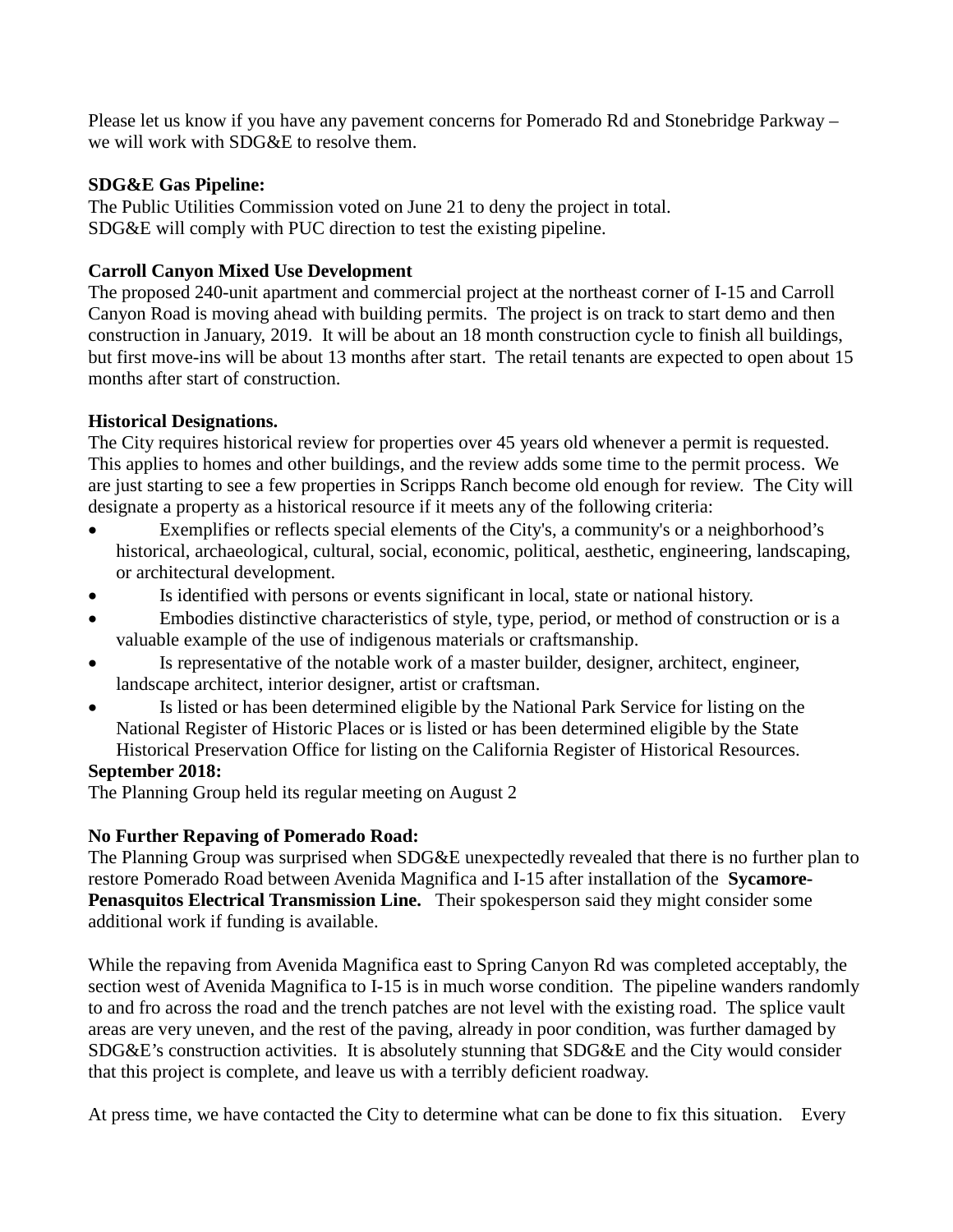concerned citizen should contact Mayor Faulconner at

[kevinfaulconer@sandiego.gov](mailto:kevinfaulconer@sandiego.gov) (619) 236-6330, and our City Council representative, Mark Kersey, at [markkersey@sandiego.gov](mailto:markkersey@sandiego.gov) (619) 236-6655. We need to insist that the remaining section of Pomerado Road be repaved.

### **Renzulli Property:**

The Phair Company has withdrawn its purchase of the property that we reported in June. It is apparently back on the market.

### **Accessible Transit in Scripps Ranch**

Both the SRPG and the Miramar Ranch North Planning Committee are asking SANDAG and the Social Services Transportation Advisory Council to provide accessible transportation options. Ms. Beatta Piehl, a Miramar Ranch North resident and member of the MRNPC has spearheaded the effort to call attention to our communities' needs.

SANDAG allocates millions of dollars each year in local, state, and federal funds for the San Diego region's transportation network. However, almost none of these funds are allocated to Scripps Ranch: We have no transportation services except for Bus Route 964 which runs in the far western part of the ranch, from the Alliant campus up to Mira Mesa Blvd then into Mira Mesa. It runs about every halfhour from 5:45am to 7:45pm on Monday, Tuesday, Thursday, and Friday only, mostly in business areas. Most of the people in Scripps Ranch live more than a mile away from that route. We expect service to be reduced as Alliant University reduces operations.

The SRPG voted to file a petition to request disabled and senior accessible transit services in accordance with the Americans with Disabilities Act and the Transportation Development Act. The Miramar Ranch North Planning Committee with vote at their September meeting. Thanks again to Ms. Piehl for taking the lead on this effort.

### **CALTRANS Update.**

Mr. Cory Binns, CALTRANS Regional Director for District 11 (San Diego and Imperial Counties) and a Scripps Ranch resident, gave us an update on projects in the county, and addressed questions about ongoing and upcoming projects, problems, issues concerning cars and bike access to our roads, ramps and signal lights, public transportation connections and access. He noted that about 1/3 of his maintenance budget goes to litter cleanup.

Senate Bill 1, the [Road Repair and Accountability Act of 2017,](https://leginfo.legislature.ca.gov/faces/billNavClient.xhtml?bill_id=201720180SB1) became law in April, 2017. It provides \$54 billion over the next decade to fix roads, freeways and bridges in communities across California and puts more funding for transit and safety. Mr. Binns noted that if SB-1 is repealed in November, most of the planned projects will not be completed.

#### **October 2018:**

The Planning Group cancelled its regular meeting on September 6 because there were no new agenda items.

#### **Repaving of Pomerado Road:**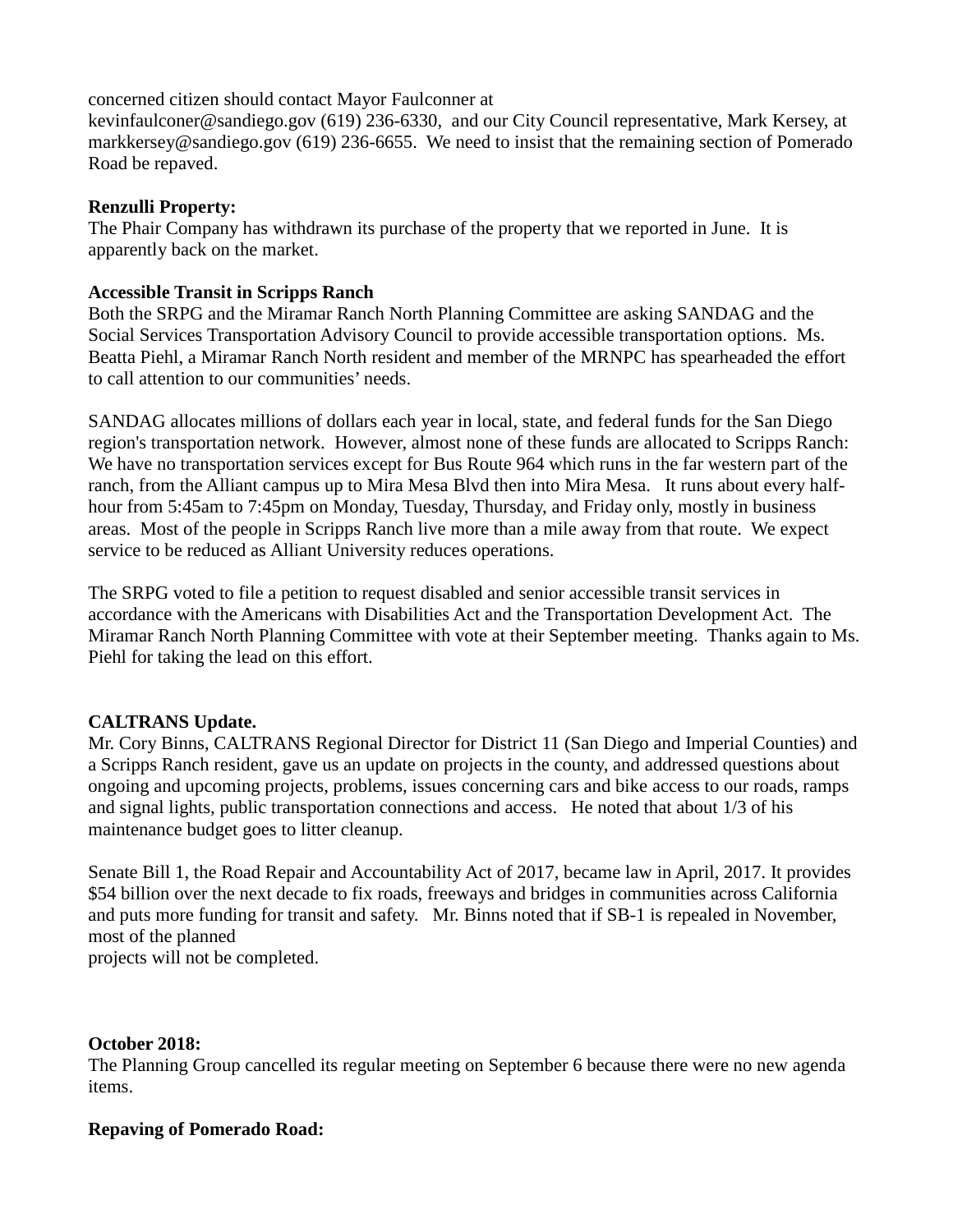Last month we reported that SDG&E has no further plan to restore Pomerado Road between Avenida Magnifica and I-15 after installation of the **Sycamore-Penasquitos Electrical Transmission Line.**  SDG&E Public Affairs Manager Todd Voorhees replied as follows:

We completely understand the community's ongoing frustration and requests to conduct additional paving activities along Pomerado Road west of Avenida Magnifica. A final decision on additional repaving efforts on this portion of Pomerado Road that would go above and beyond what has been required by the city has not yet been made.

We are currently reviewing what, if any, project contingency funds may be available to conduct this additional work. Despite the transmission line being energized, there is still additional work to be completed. However, the project team is doing everything it can to expedite the assessing of remaining work activities and reviewing the project budget. Should funds be available, we will work with the city on the scope and timing of any additional work to be completed.

It is worth noting, we are in compliance with all permits for this project. As additional background, understanding the community's desire to have this work conducted, SDG&E's initial plan was to pave above and beyond on sections of Pomerado Road west of Avenida Magnifica; however, the city required us to do additional moratorium paving work and adjustments to traffic loops that were not included in our encroachment permit …

We had budgeted a certain amount for paving based on the permit issued and the additional paving we planned to do for the community, but the extra, unanticipated moratorium paving and adjustment of traffic loops far exceeded our budget. We met several times with the Public Works Department to seek relief on the extra moratorium work that was not included in our permit, which in turn would allow us to do the paving the community wanted instead, but they refused to budge. After numerous discussions, and knowing this would cause frustration within the community, we had to make the decision to pave only what was required by the Public Works Department and attempt to do additional paving upon completion of the project, should funding be available.

Again, no decision on this extra work has been made at this time, but we realize the community's interest in getting it completed. We will continue to work in good faith with local stakeholders and the city throughout this process. I apologize for the inconvenience this may have caused.

At press time this month, there is no further information from SDG&E on whether funding is available to complete proper repaving.

Unfortunately, we anticipated this situation. Back in 2015 during the approval process for this project, the Planning Group commented to the California Public Utilities Commission that this project would lead to road hazards that would continue over time. We specifically said: "the splice vaults and manholes will result in uneven pavement, more visual disturbance, and potholes, particularly in light of the City of San Diego's record on deferred street maintenance." The CPUC assured us that the vaults and manhole covers would be installed flush with the roadway and would not result in uneven pavement. Anyone who has driven on Pomerado Road knows this is not the case today. Even on the part of Pomerado Road which has been repaved, there are significant bumps over the splice vaults.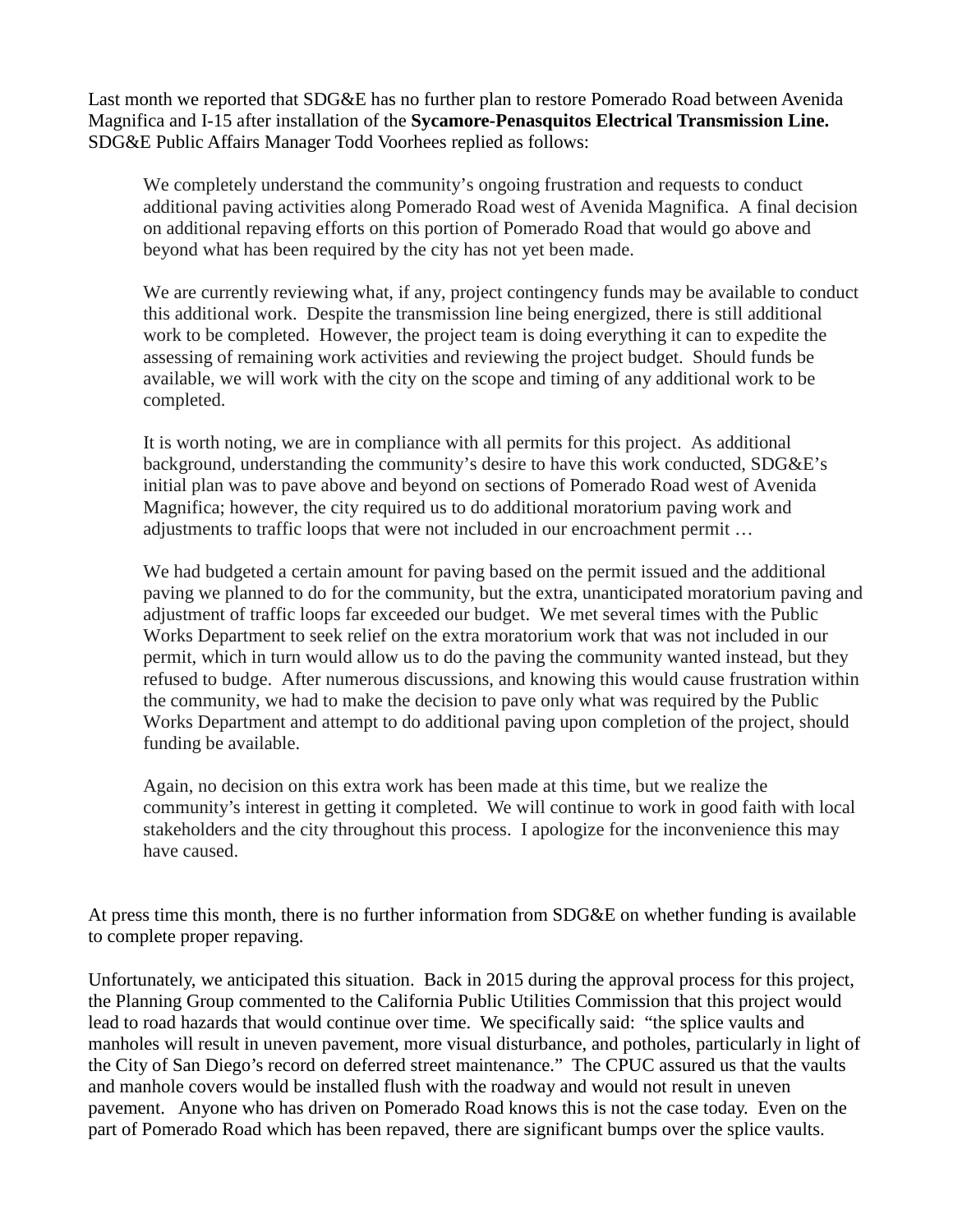Between Avenida Magnifica and I-15, the roadway is completely unacceptable.

We have contacted our public officials. Councilmember Mark Kersey's office has worked with us and with SDG&E to highlight this issue. However up to press time, there has been no information or even contact from either the Mayor's office or from the Public Works Department.

At this point, according to Councilmember Kersey's office, the City has not made any decision on repaving. We do not know if the City imposed adequate road-restoration requirements during the permit process, or if there is any enforcement plan. Further, at least according to SDG&E, the City may have set other requirements that reduced funding available for proper road restoration. We need to insist that the City repairs Pomerado Road completely. If you have not done so already, you should contact Mayor Faulconner at [kevinfaulconer@sandiego.gov](mailto:kevinfaulconer@sandiego.gov) (619) 236-6330, and our City Council representative, Mark Kersey, at [markkersey@sandiego.gov](mailto:markkersey@sandiego.gov) (619) 236-6655.

Please check SRCA's website at [www.scrippsranch.org](http://www.scrippsranch.org/) for updates between issues of the newsletter.

### **November 2018:**

The Planning Group held its regular meeting on October 4.

#### **Change is coming.**

Alliant International University (AIU) has been a presence in Scripps Ranch since 1968. In 2015 it became a subsidiary of Bertelsmann, a German multinational corporation specializing in publishing, education and services. Alliant University itself now has several campuses in California, Mexico, and Japan. Their headquarters administrative functions and some instructional opportunities are in Scripps Ranch, on campus land owned by a separate foundation.

In recent years, AIU's focus has shifted from undergraduate to graduate education. Now, AIU no longer needs a large campus with residential living facilities. Therefore, the university's headquarter staff are planning to move to more suitable facilities, and we hope these functions will stay nearby.

Meanwhile, the separately-owned campus property on Avenue of Nations has been for sale for some time. In the past, the campus has split off several parcels, which became the Crown Pointe community, Chabad Campus, the Glen, and Marshall Middle School. At our October SRPG meeting, KB Homes, a nationwide home builder, announced their intent to purchase the approximately 72 Acre campus. They do not yet have firm plans for the number or type of homes that they might build on the site, and there are no plans yet for the existing buildings on the site.

The community is obviously concerned about traffic on Pomerado Road. The university originally planned for up to 15,000 trips per day. This allocation has been split over time to accommodate the various development projects on the land. At present, there are about 3600 trips per day left for new development. At about 10 trips per day per household, this means that as many as 360 homes might be accommodated within the existing traffic allocation.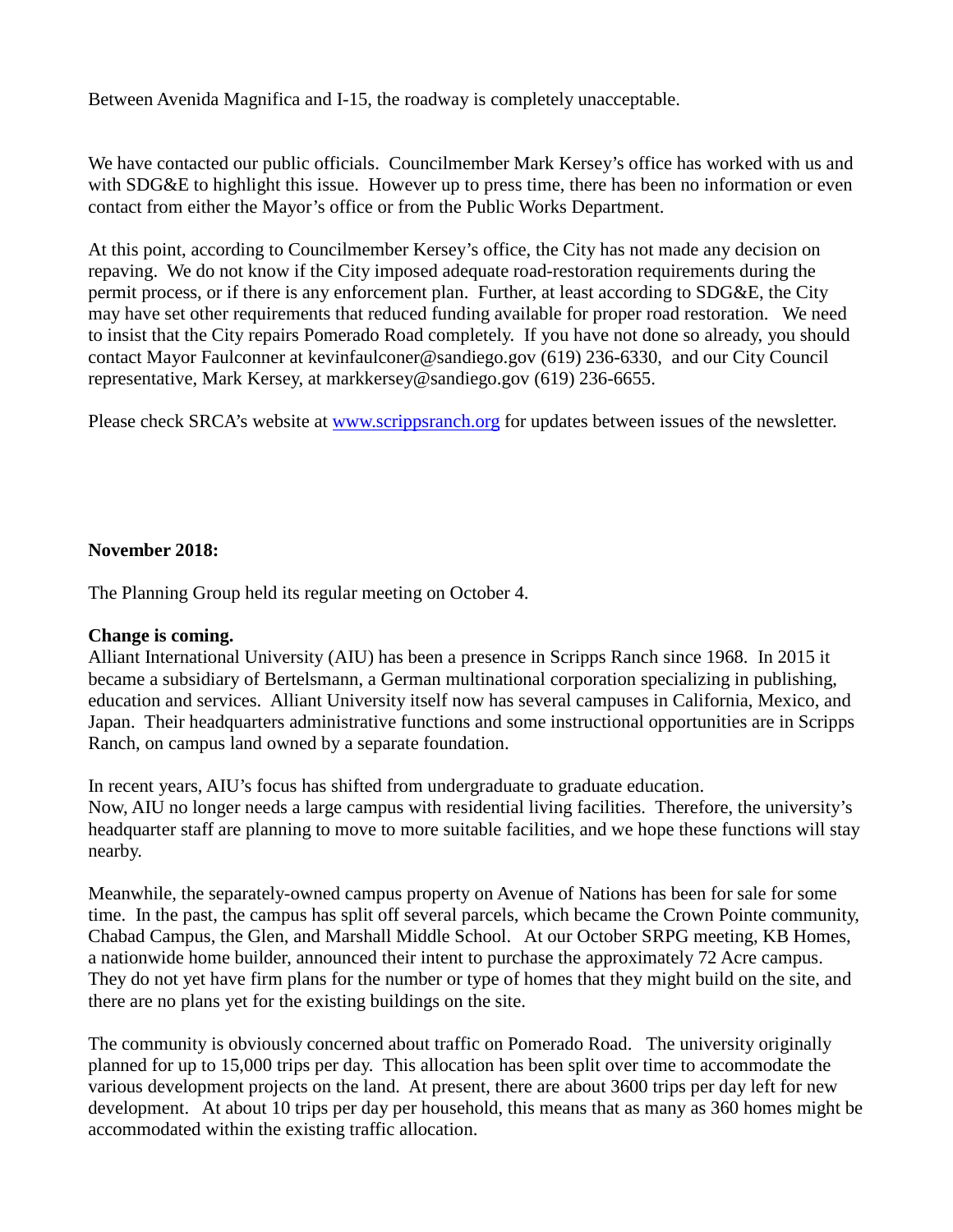We commend KB for engaging with the Planning Group early in their development process. We have designated a subcommittee to work with KB, probably for at least the next year, to help craft a development plan that minimizes traffic and impacts on Marshall Middle School, and that provides amenities to Scripps Ranch.

The Planning Group and the SRCA continue to work with Alliant, KB, The Glen, the Technology Park, and the Carroll Canyon center to develop projects that are an asset to our community.

### **Repaving of Pomerado Road:**

SDG&E has decided to resurface Pomerado Road between Avenida Magnifica and I-15. The work should be completed during November. Meanwhile, slurry seal, installation of traffic sensor loops, and restriping mostly along Stonebridge Parkway, as well as restoration of the tunnel area near I-15 should be complete.

We thank Councilmember Mark Kersey and his staff for working with us and with SDG&E to highlight this issue, and we thank SDG&E for restoring Pomerado Road.

Please check SRCA's website at [www.scrippsranch.org](http://www.scrippsranch.org/) for updates between issues of the newsletter.

### **Next Meetings and Member Election:**

The Fall Planning Group meetings are November 1, and December 6. Winter meetings are January 3 (may be cancelled for the holidays), February 7, and March 7. At our March meeting, the community will elect 10 members to the Planning Group for two-year terms. Our Bylaws require that candidates must have attended at least two meetings of the Planning Group during the previous year. If you are interested in serving on the Scripps Ranch Planning Group, please let me know as soon as possible.

### **December 2018:**

The Planning Group cancelled its regular meeting for November 1, 2018. The last meeting of this year will be held at 7pm on December 6 at the Library.

### **Issues for 2018.**

This year we addressed many substantive issues in our community. Probably the most important issues involved the construction on Pomerado Road. By now, hopefully, SDG&E is completing the repaving following installation of a new electrical transmission line. Also, the California Public Utilities Commission denied a proposal for a new gas line construction in the future.

The Pure Water pipeline was reviewed, and we are continuing to work with the Water Department on construction plans during 2019 through 2021. The line will be installed from the Eastgate water treatment facility, under Miramar Road, and up to the lake. We will try to minimize disruption to Scripps Lake Dr. and to the recreation area at the reservoir.

There have also been several proposals for redevelopment of the Alliant university campus. Several development proposals have been advanced but so far, at press time, there has been no agreement for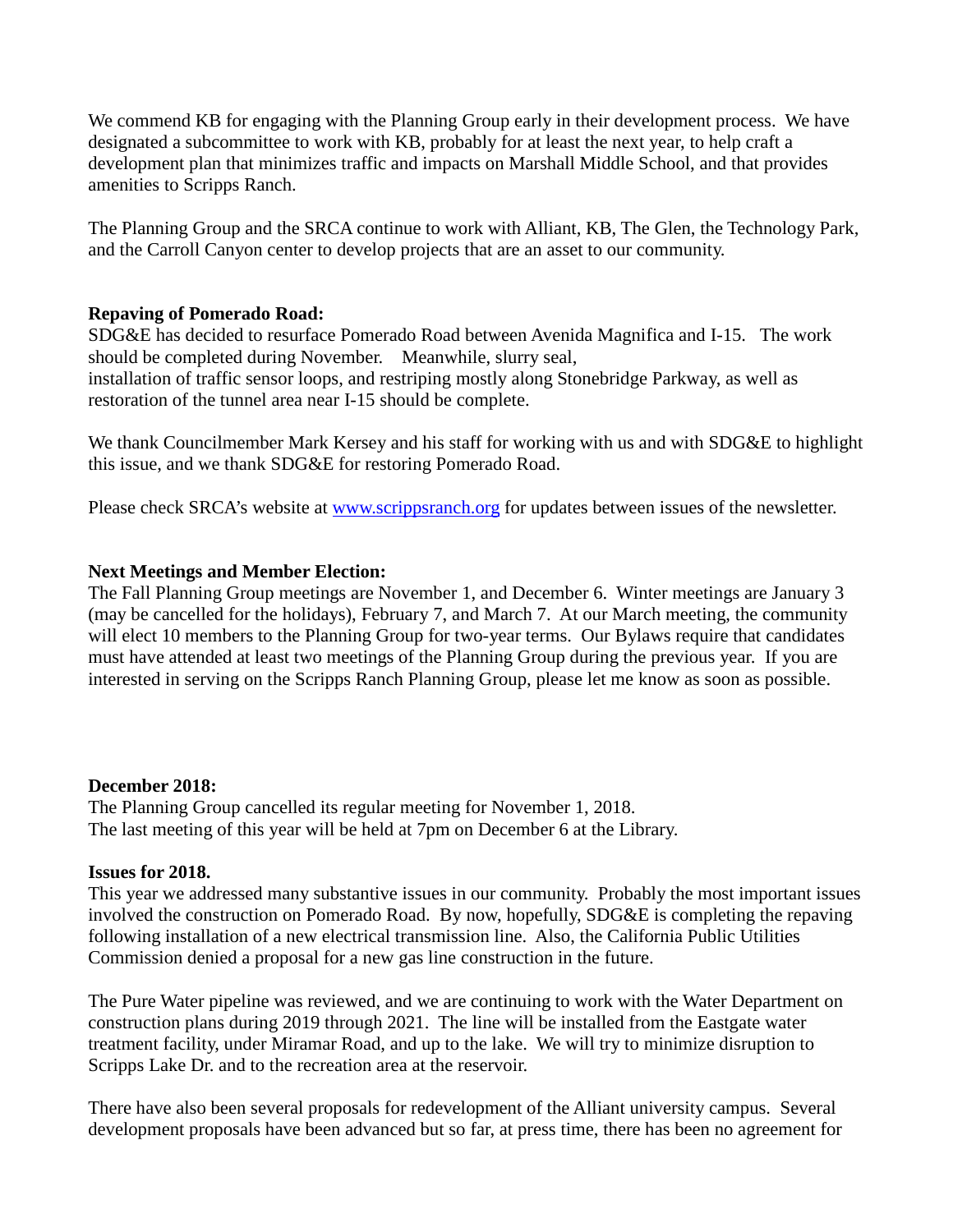Alliant to sell the property. The Planning Group will continue to work with various groups to provide plans which benefit the community.

The Planning Group has been working for years to expand parking at the Library. With luck, we should see progress on a new plan in 2019.

Major construction projects are underway at the Glen, Chabad campus, and at Carroll Canyon Road and I-15. The last remaining residential acreage in Scripps Ranch, the "Renzulli" property at Cypress Canyon Road, is still on the market.

The Planning Group and the SRCA continue to work with Alliant, KB homes, The Glen, the Technology Park, and the Carroll Canyon center to develop projects that are an asset to our community.

### **Join the Planning Group.**

The Planning Group always needs personal involvement. At our March 2019 meeting, the community will elect 10 members to the Planning Group for two-year terms. Our Bylaws require that candidates must have attended at least two meetings of the Planning Group during the previous year. If you are interested in serving on the Scripps Ranch Planning Group, please let me know as soon as possible, and make sure to atted meetings.

### **Next Meetings and Member Election:**

The winter Planning Group meetings are December 6, January 3 (may be cancelled for the holidays), February 7, and March 7 (election). Please check the Planning Group's website at www.scrippsranch.org/srpg for updates between issues of the newsletter.

### **January 2019:**

The Planning Group held its regular meeting on December 6, 2018.

### **Maintenance Assessment Districts:**

Each year the Planning Group works with the City to approve budgets for the open space and some park maintenance in the Scripps Ranch and Rancho Encantada areas. This work is funded by an assessment on your property tax bill. In Scripps Ranch, this funds tree maintenance, water for Hendrix and Evans ponds, repairs to recreation equipment and many other smaller efforts. Rancho Encantada conducts maintenance through its HOA, so the budget only covers limited work at Sycamore Canyon Park and in some open space and. We approved FY2020 budgets of \$1,830,307 for Scripps Ranch and \$184,414 for Rancho Encantada.

### **Repaving Pomerado Road:**

At press time, SDG&E had not yet begun repaving. They gave us the following statement: We currently do not have a schedule for road restoration activities between Ave. Magnifica and the Caltrans Right of Way. The city is requiring this work to be completed during weekend hours. Given the recent weather and more rain anticipated for next Friday and Saturday, plus the pending holidays we are currently in a holding pattern. With that said, we will get it done. I apologize for all the delays and thank you and the community for your patience.

### **Redevelopment of Alliant University property:**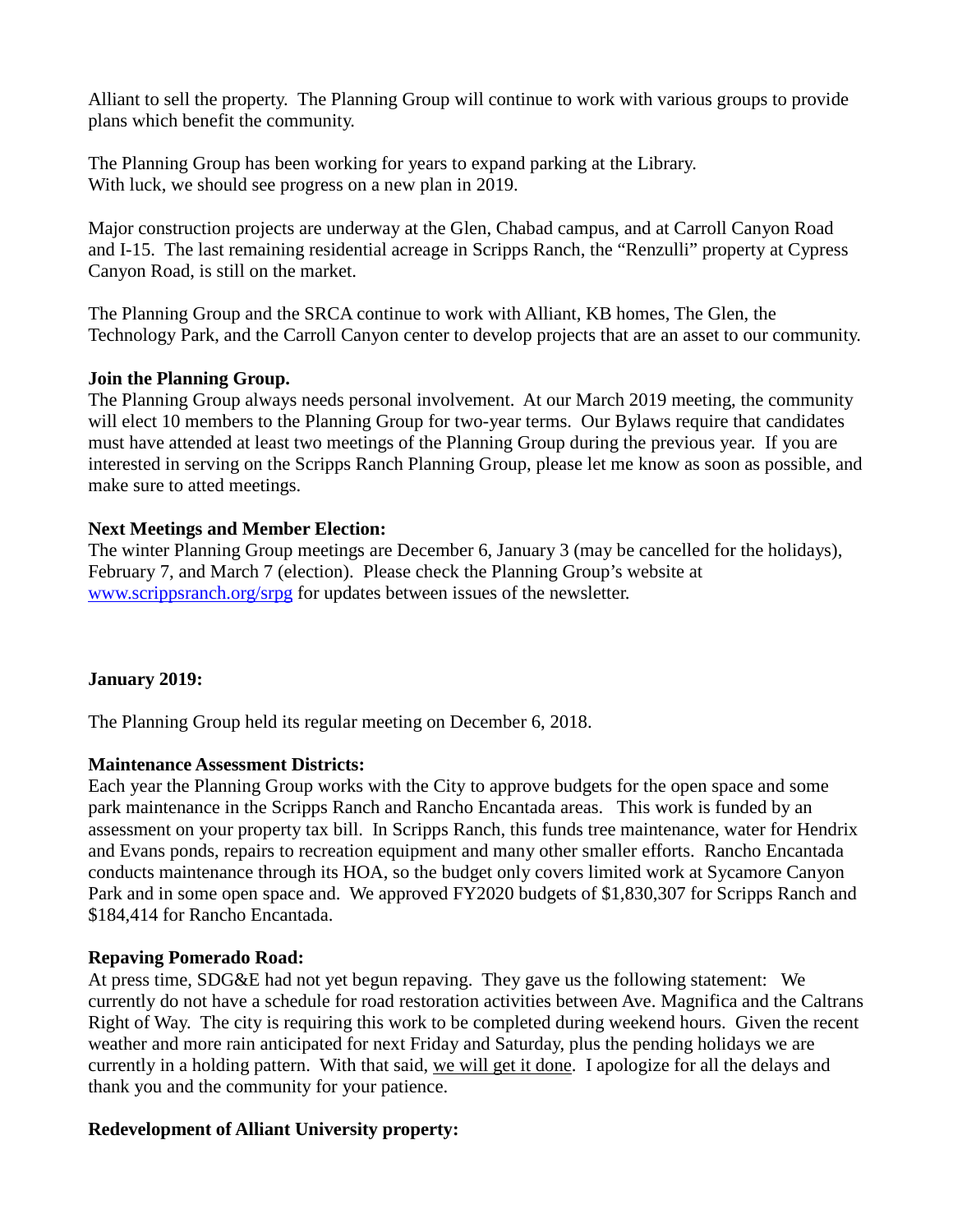The Planning Group voted to have a special meeting in January to examine various proposals. At present, KB homes has an active offer to build about 360 single-family homes. The Sisu Academy is proposing a tuition-free girls boarding school for about 350 students and staff. Also, the Glen might consider expansion of their senior housing. We hope to have several of the interested developers help educate Scripps Ranch residents about their plans. The Planning Group and the SRCA continue to work with Alliant, KB homes, The Glen, and the Sisu Academy to develop projects that are an asset to our community. Please see [www.scrippsranch.org](http://www.scrippsranch.org/) for information about when the meeting is scheduled.

### **Proposed Stop Signs at Stonebridge Parkway and Brookside Lane:**

The City transportation department took traffic counts and evaluated sight lines, speeds and other criteria, and concluded that stop signs were not warranted. The SRCA then conducted a survey of Stonebridge residents to determine whether to pursue stop signs under the City's alternative process. About 85% of the 200+ respondents were opposed to new stop signs, so at this time we will not ask the City for further planning.

### **Library Parking Lot:**

The City design team will discuss plans at our February meeting.

### **Join the Planning Group.**

At our March 2019 meeting, the community will elect 10 members to the Planning Group for two-year terms. Our Bylaws require that candidates must have attended at least two meetings of the Planning Group during the previous year. If you are interested in serving on the Scripps Ranch Planning Group, please let me know as soon as possible, and make sure to attend meetings.

#### **Next Meetings and Member Election:**

The winter Planning Group meetings are January 3 (may be cancelled for the holidays), February 7, March 7 (election), and April 4, 2019. And as stated above we may have a special meeting in mid-January. Please check the Planning Group's website at www.scrippsranch.org/srpg for updates between issues of the newsletter

#### **February 2019:**

The Planning Group cancelled its regular meeting on January 3, 2019 for the holidays. We expect a busy winter and spring because several development projects are proposed.

#### **Repaving Pomerado Road:**

At press time, SDG&E postponed the start of repaving until January 18. Weather permitting, the rest of the schedule is: January 25-28: Striping, February 1-4: Markers and Thermoplastic, February 8- 11: Loop Install. Remember that automatic vehicle sensing will not work until the sensing loops are installed, so the signals will use standard cycles for left turns, pedestrian signals, etc. Please be patient and extra cautious.

#### **Redevelopment of Alliant University property:**

At present, KB homes has an active offer to the Alliant Foundation to purchase the property, so we cancelled our community forum. KB plans to build several hundred single-family homes, probably including low/moderate income and senior housing. They are submitting their Initiation of a Community Plan Amendment to the city now. Initiation is the start of planning  $-$  it is not an approval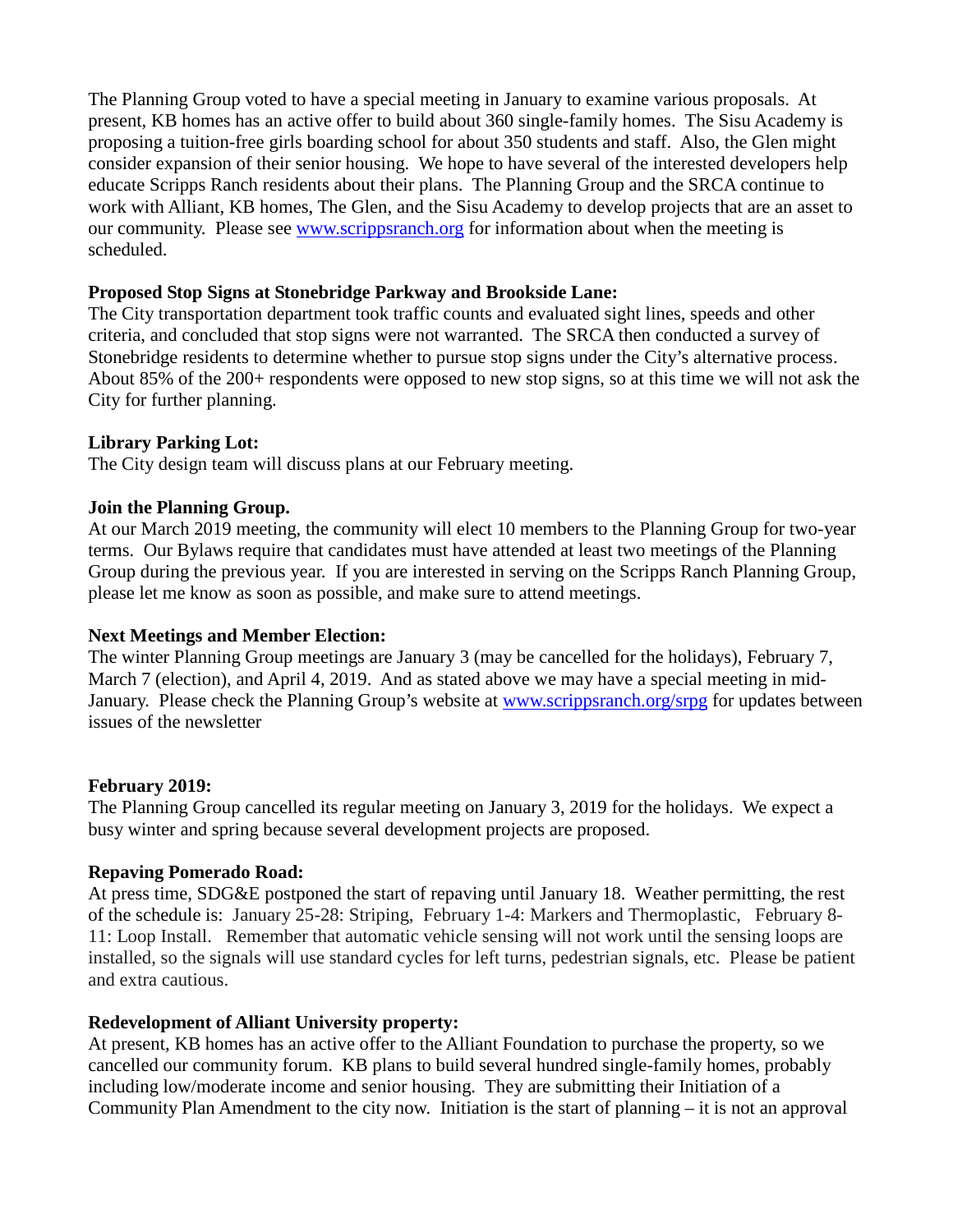or denial of the project. This will probably go to the Planning Commission in April, so the Planning Group will address it at our March 7 meeting.

### **Proposed Park at Hendrix Pond:**

In 2016 we included \$300,000 in our Facilities Financing Program to begin planning for improvements of 3.26 acres at Hendrix Pond/Aviary Park. Improvements may include a pocket park, children's play area, picnic areas, seating, landscaping and walking trails. Since then some residents have requested that a dog park area be included, but other residents are opposed. The Planning Group and Recreation Council will meet jointly at our February 7 meeting to address the issue overall, and appoint a subcommittee to consider design issues and make recommendations

## **Library Parking Lot:**

The City design team has postponed discussion plans until our March meeting.

## **Renzulli Property:**

The Phair Company is going ahead with planning for development of the Renzulli estates. The property is located between the two segments of Cypress Canyon Road. It is in the SRPG planning area, but in the Miramar Ranch North Maintenance Assessment District, so both planning groups will be working with the Phair Company. We will appoint a joint subcommittee at our February 7 meeting.

## **Next Meetings and Member Election:**

The winter and spring Planning Group meetings are February 7, March 7 (election), April 4, May 2, and June 6, 2019. At our March 2019 meeting, the community will elect 10 members to the Planning Group for two-year terms. Our Bylaws require that citizens may vote if they have attended at least two meetings of the Planning Group during the previous year. Please check the Planning Group's website at www.scrippsranch.org/srpg for updates between issues of the newsletter.

## **March 2019:**

The Planning Group held its regular meeting on February 7, 2019.

### **Repaving Pomerado Road:**

At press time, SDG&E noted that the City is still reviewing the Traffic Control Plans and has yet to determine which plans will ultimately be approved. Apparently there has been some discussion about the timing of work. The planning group voted unanimously to request that the repaving work be completed over a weekend as soon as weather allows. Additional striping and loop installation would follow.

## **Redevelopment of Alliant University property:**

KB homes has requested that the City initiate a community plan amendment to allow them to build several hundred single-family homes, probably including low/moderate income and senior housing. Initiation is the start of planning – it is not an approval or denial of the project. This will probably go to the City Planning Commission in April, so the Planning Group will address it at our March 7 meeting.

### **Proposed Park at Hendrix Pond:**